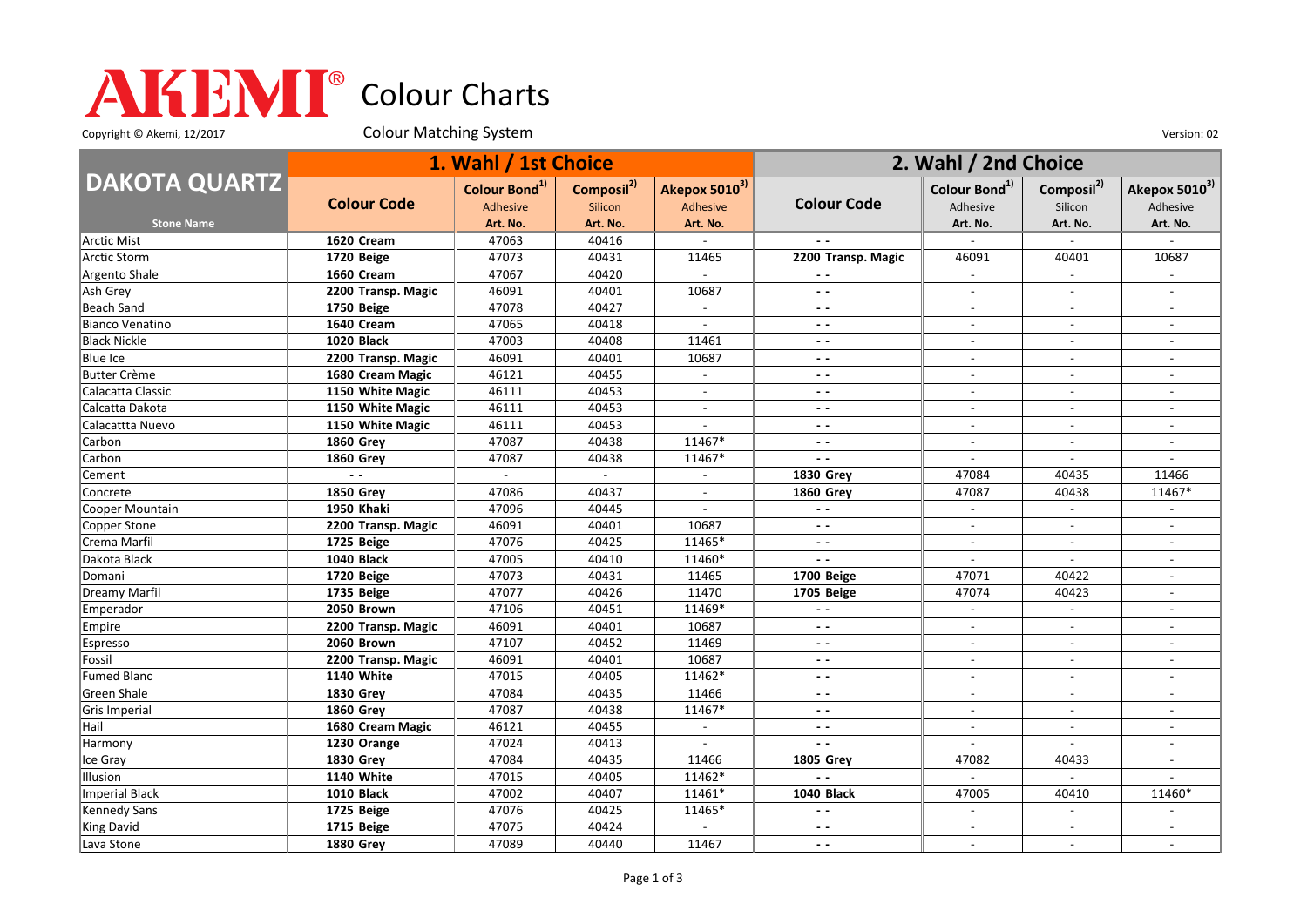## Colour Charts

Copyright © Akemi, 12/2017 Colour Matching System Consumers Colour Matching System Version: 02

|                      | 1. Wahl / 1st Choice |                           |                        |                           | 2. Wahl / 2nd Choice     |                           |                              |                           |
|----------------------|----------------------|---------------------------|------------------------|---------------------------|--------------------------|---------------------------|------------------------------|---------------------------|
| <b>DAKOTA QUARTZ</b> |                      | Colour Bond <sup>1)</sup> | Composil <sup>2)</sup> | Akepox 5010 <sup>3)</sup> |                          | Colour Bond <sup>1)</sup> | Composil <sup>2)</sup>       | Akepox 5010 <sup>3)</sup> |
|                      | <b>Colour Code</b>   | Adhesive                  | Silicon                | Adhesive                  | <b>Colour Code</b>       | Adhesive                  | Silicon                      | Adhesive                  |
| <b>Stone Name</b>    |                      | Art. No.                  | Art. No.               | Art. No.                  |                          | Art. No.                  | Art. No.                     | Art. No.                  |
| Lava Storm           | <b>2050 Brown</b>    | 47106                     | 40451                  | 11469*                    | 2200 Transp. Magic       | 46091                     | 40401                        | 10687                     |
| Madison              | 1620 Cream           | 47063                     | 40416                  |                           | $ -$                     |                           |                              |                           |
| Magnetic Grey        | <b>1840 Grev</b>     | 47085                     | 40436                  |                           | $ -$                     | $\blacksquare$            |                              |                           |
| Maple Leaf           | 1700 Beige           | 47071                     | 40422                  | $\overline{\phantom{a}}$  | $ -$                     | $\overline{\phantom{a}}$  | $\overline{\phantom{a}}$     | $\overline{\phantom{a}}$  |
| Nougat Cream         | 1160 White Magic     | 46112                     | 40454                  |                           | $ -$                     |                           |                              |                           |
| Nougat White         | <b>1130 White</b>    | 47014                     | 40404                  | 11463                     | 1120 White               | 47013                     | 40403                        | 11462*                    |
| Pacifica             | 2200 Transp. Magic   | 46091                     | 40401                  | 10687                     | $\sim$ $\sim$            | $\overline{\phantom{a}}$  |                              |                           |
| Pearl White          | 1100 White           | 47011                     | 40402                  | 11462                     | $ -$                     | $\blacksquare$            | $\overline{\phantom{a}}$     | $\overline{\phantom{a}}$  |
| Perla White          | 1600 Cream           | 47061                     | 40415                  |                           | <b>1650 Cream</b>        | 47066                     | 40419                        |                           |
| Pewter               | 1900 Khaki           | 47091                     | 40441                  |                           | <b>1860 Grey</b>         | 47087                     | 40438                        | 11467*                    |
| Pure White           | 1120 White           | 47013                     | 40403                  | 11462*                    | $ -$                     | $\sim$                    | $\sim$                       |                           |
| Royal Nickel         | 2200 Transp. Magic   | 46091                     | 40401                  | 10687                     | $ -$                     |                           | $\sim$                       |                           |
| Ruby Red             | 1220 Red             | 47023                     | 40412                  |                           | $ -$                     |                           |                              |                           |
| Saddle Leather       | 1920 Khaki           | 47093                     | 40442                  | 11468                     | 1940 Khaki               | 47095                     | 40444                        | 11468*                    |
| Sand Bar             | 1760 Beige           | 47079                     | 40428                  | $\overline{\phantom{a}}$  | $ -$                     | $\overline{\phantom{a}}$  | $\qquad \qquad \blacksquare$ |                           |
| Sapphire Blue        | <b>1510 Blue</b>     | 47052                     | 40414                  | $\overline{a}$            | $ -$                     |                           |                              |                           |
| Shitake              | 1770 Beige           | 47080                     | 40429                  |                           | $ -$                     | $\overline{\phantom{a}}$  |                              | $\blacksquare$            |
| Slate Rock           | <b>1830 Grey</b>     | 47084                     | 40435                  | 11466                     | $ -$                     |                           |                              |                           |
| <b>Slica</b>         | <b>1815 Grey</b>     | 47083                     | 40434                  |                           | $ -$                     | $\overline{\phantom{a}}$  | $\overline{\phantom{a}}$     | $\overline{\phantom{a}}$  |
| Snow Flake           | 1680 Cream Magic     | 46121                     | 40455                  |                           | $\sim$ $\sim$            |                           |                              |                           |
| Sparkle Sands        | 1735 Beige           | 47077                     | 40426                  | 11470                     | 1705 Beige               | 47074                     | 40423                        | $\blacksquare$            |
| Suede                | 1940 Khaki           | 47095                     | 40444                  | 11468*                    | $\overline{\phantom{a}}$ | $\overline{\phantom{a}}$  | $\overline{\phantom{a}}$     | $\overline{\phantom{a}}$  |
| Taupe                | 1920 Khaki           | 47093                     | 40442                  | 11468                     | $\sim$ $\sim$            | $\sim$                    | $\overline{a}$               |                           |
| Thunder White        | 1150 White Magic     | 46111                     | 40453                  |                           | 2200 Transp. Magic       | 46091                     | 40401                        | 10687                     |
| Tumbleweed           | 2010 Brown           | 47102                     | 40448                  |                           | $\overline{\phantom{a}}$ | $\blacksquare$            |                              |                           |
| White Zeus           | 2200 Transp. Magic   | 46091                     | 40401                  | 10687                     | $ -$                     | $\overline{\phantom{a}}$  | $\overline{\phantom{a}}$     |                           |
| Winter               | 1130 White           | 47014                     | 40404                  | 11463                     | 1100 White               | 47011                     | 40402                        | 11462                     |
| <b>Winter Grey</b>   | 2200 Transp. Magic   | 46091                     | 40401                  | 10687                     | $ -$                     | $\overline{\phantom{a}}$  |                              | $\blacksquare$            |

1) Epoxyacrylate Adhesive for **Indoor Application** only

2) **Engineered & Natural Stone** Silicone

3) Epoxy Adhesive for **Indoor & Outdoor Application**

\* the mentioned **Colour Code is not available** in Akepox 5010, the shown Art. Nr. indicates the **closest Akepox 5010 colour**

The above information is based on the latest stage of our development and application technology. Due to a multiplicity of different influencing factors, this information - as well as other oral or written technical advise user is obliged in each particular case to conduct performance tests, including but not limited to trails of the product, in an inconspicuous area or fabrication of a sample piece. Observation of Technical Data Instruction